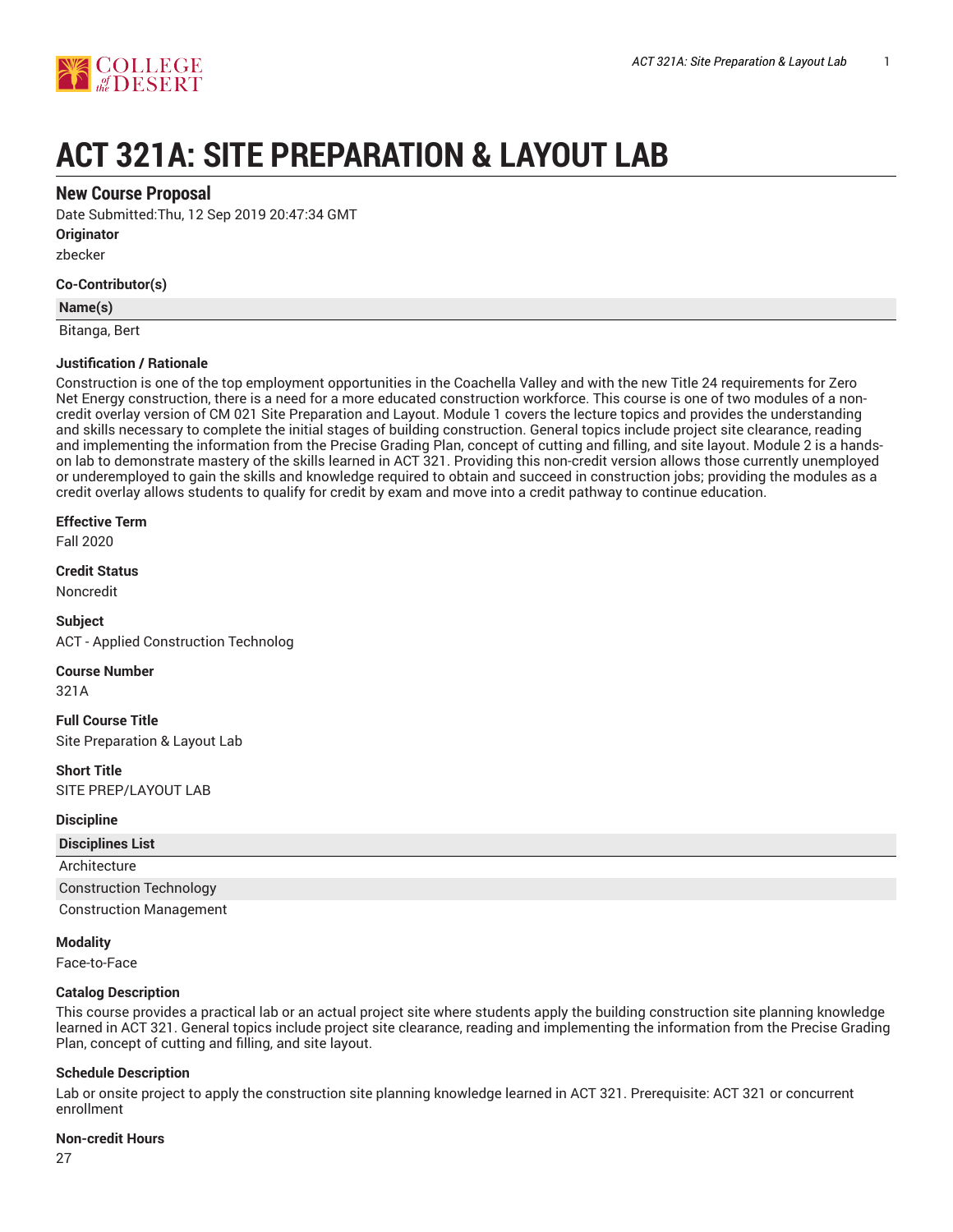



**Lecture Units** 0 **Lecture Semester Hours** 0 **Lab Units** 0 **Lab Semester Hours**  $\Omega$ **In-class Hours** 27 **Out-of-class Hours** 0 **Total Course Units** 0 **Total Semester Hours** 27 **Override Description** Noncredit does not have lecture and lab. The out of class hours were adjusted to provide the same total as the equivalent credit course. **Prerequisite Course(s)** ACT 321 or concurrent enrollment **Required Text and Other Instructional Materials Resource Type** Book **Author** National Center for Construction Education and Research **Title** Construction Technology-Trainee Guide **Edition** 4th **City** Gainesville, FL **Publisher** Pearson Prentice Hall **Year** 2016 **College Level** Yes **Flesch-Kincaid Level** 12 **ISBN #** 978-0134130392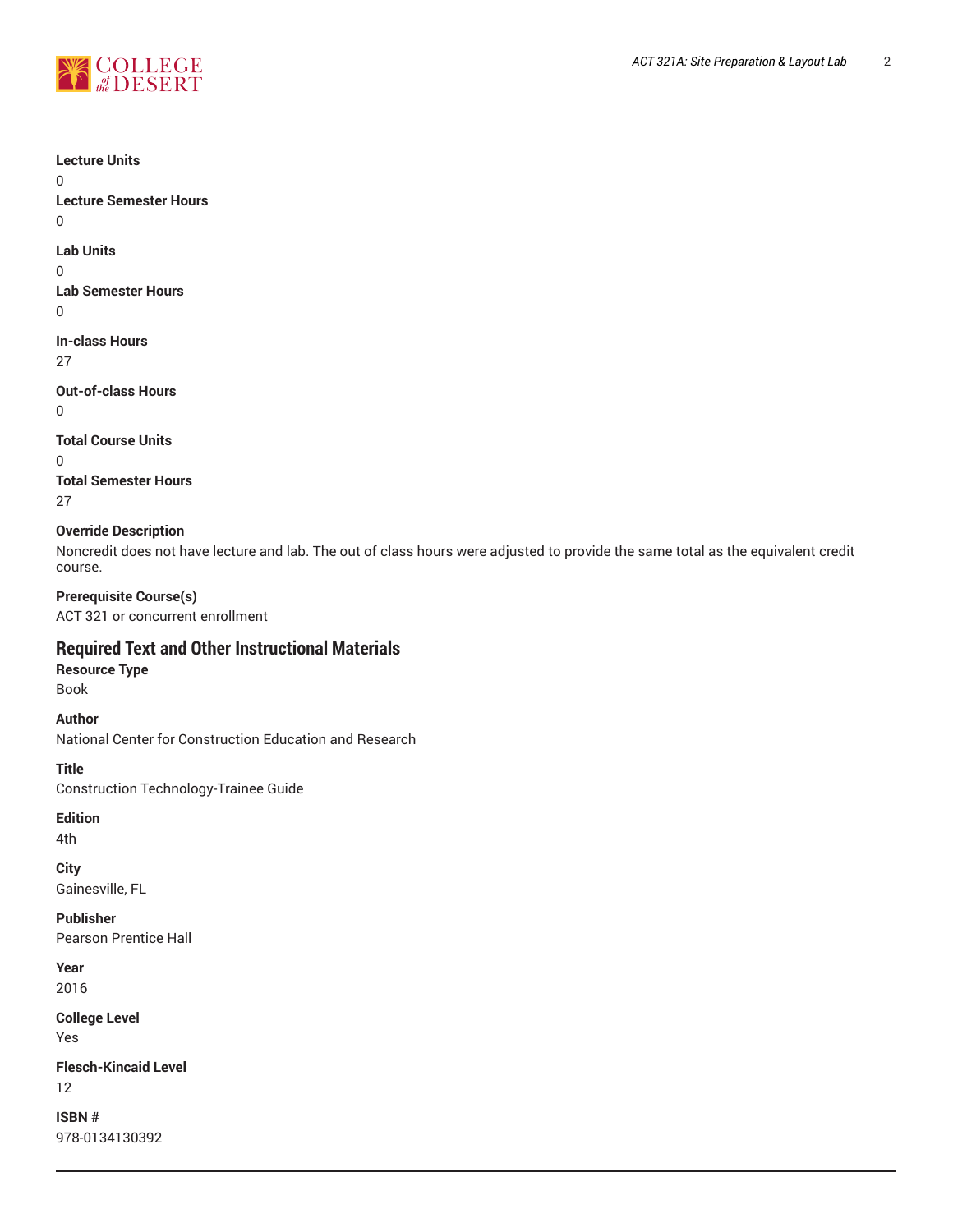

#### **Resource Type**

Instructional Materials

#### **Title**

Career Connections Project Book 3

#### **Edition**

Most Recent

# **Publisher**

Carpenters International Training Fund

**Year** 2018

## **Description**

cc0003RG

## **Class Size Maximum**

20

# **Entrance Skills** Describe the major responsibilities of the carpenter relative to site layout.

## **Requisite Course Objectives**

ACT 321A-Describe the major responsibilities of the carpenter relative to site layout.

#### **Entrance Skills**

Convert measurements stated in feet and inches to equivalent measurements stated in decimal feet.

#### **Requisite Course Objectives**

ACT 321A-Convert measurements stated in feet and inches to equivalent measurements stated in decimal feet, and vice versa.

# **Entrance Skills**

Discuss the use of manual and electronic equipment and procedures to make distance measurements and perform site layout tasks.

#### **Requisite Course Objectives**

ACT 321A-Discuss the use of manual and electronic equipment and procedures to make distance measurements and perform site layout tasks.

## **Entrance Skills**

Record site layout data and information in field notes using accepted practices.

#### **Requisite Course Objectives**

ACT 321A-Record site layout data and information in field notes using accepted practices.

# **Entrance Skills**

Explain the use of a builder's level and differential leveling procedures.

# **Requisite Course Objectives**

ACT 321A-Explain the use of a builder's level and differential leveling procedures.

# **Entrance Skills**

Explain the check procedure of establishing 90-degree angles using the 3-4-5 rule.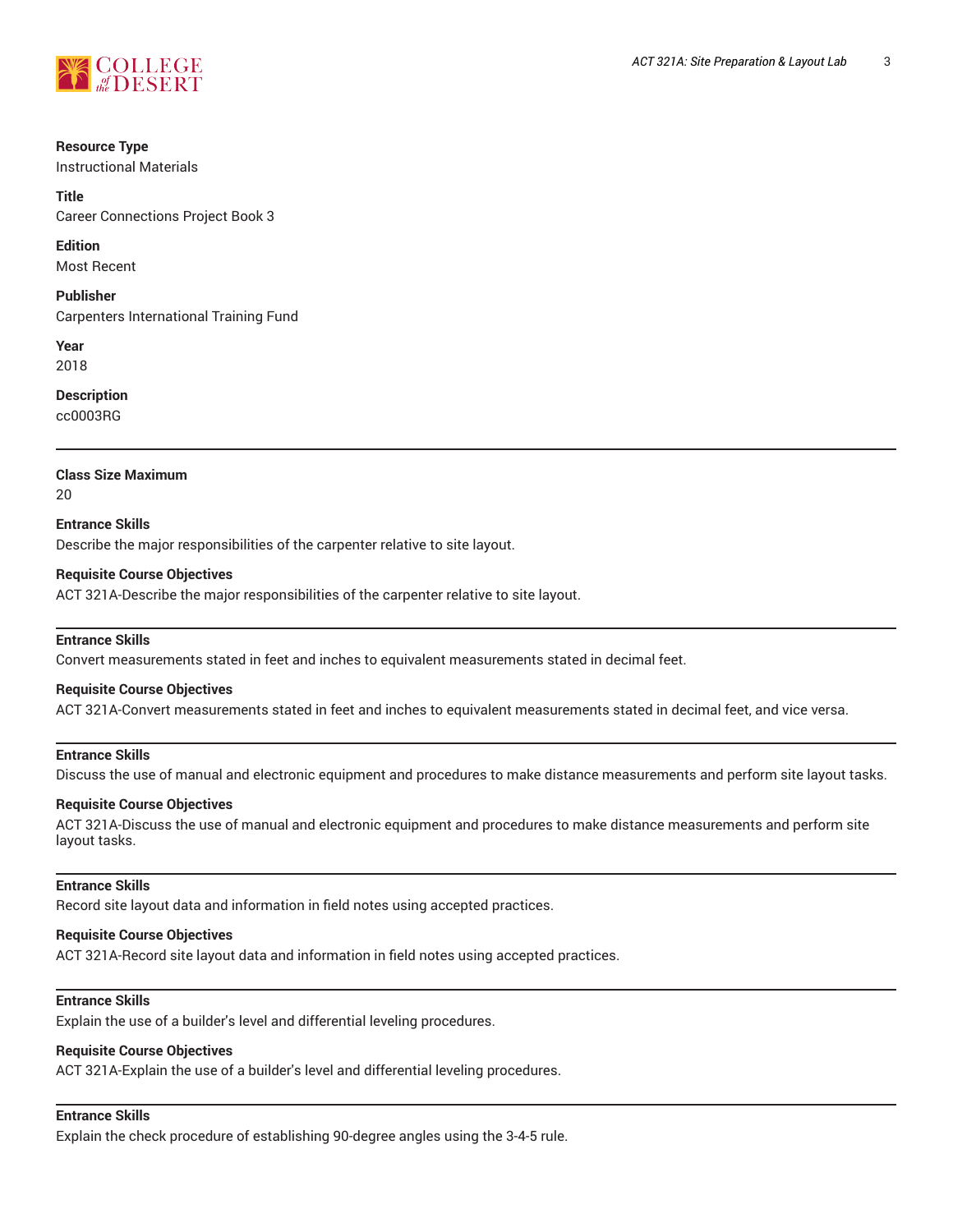

## **Requisite Course Objectives**

ACT 321A-Explain the check procedure of establishing 90-degree angles using the 3-4-5 rule.

## **Course Content**

- 1. Review of site layout procedures.
- 2. Communication with hand signals.
- 3. Learning distance measurement tools and equipment.
- 4. Measuring distances by taping.
- 5. Estimating distances by pacing.
- 6. Use of electronic distance measuring tool.
- 7. Learn to use differential leveling tools and equipment.
- 8. Field notes.
- 9. Leveling applications.
- 10. Overview of the 3-4-5 rule.

# **Course Objectives**

|             | <b>Objectives</b>                                                                                                                     |
|-------------|---------------------------------------------------------------------------------------------------------------------------------------|
| Objective 1 | Describe the major responsibilities of the carpenter relative to site layout.                                                         |
| Objective 2 | Convert measurements stated in feet and inches to equivalent measurements stated in decimal feet, and vice versa.                     |
| Objective 3 | Demonstrate the use and maintenance of tools and equipment associated with taping.                                                    |
| Objective 4 | Demonstrate the use of manual and electronic equipment and procedures to make distance measurements and<br>perform site layout tasks. |
| Objective 5 | Determine approximate distances by pacing.                                                                                            |
| Objective 6 | Demonstrate the use of a builder's level and differential leveling procedures.                                                        |
| Objective 7 | Record site layout data and information in field notes using accepted practices.                                                      |
| Objective 8 | Demonstrate the check procedure of establishing 90-degree angles using the 3-4-5 rule.                                                |
|             |                                                                                                                                       |

#### **Student Learning Outcomes**

|           | Upon satisfactory completion of this course, students will be able to:                                                                               |
|-----------|------------------------------------------------------------------------------------------------------------------------------------------------------|
| Outcome 1 | Demonstrate appropriate and safe use of manual and electronic tools and equipment commonly associated with<br>distance measurements and site layout. |
| Outcome 2 | Complete a site layout and record site layout data and information in field notes using industry accepted format.                                    |

# **Methods of Instruction**

| <b>Method</b>                      | Please provide a description or examples of how each instructional<br>method will be used in this course. |
|------------------------------------|-----------------------------------------------------------------------------------------------------------|
| Demonstration, Repetition/Practice | Evaluate a variety of site layouts to show the benefits and costs.                                        |
| Participation                      | Class discussion and evaluation of site layouts.                                                          |
| <b>Discussion</b>                  | Class discussion of site layouts and associated environmental issues.                                     |
| Laboratory                         | Participation in lab or onsite project performing site layout.                                            |

#### **Methods of Evaluation**

| <b>Method</b>                             | Please provide a description or examples of how<br>each evaluation method will be used in this course. | <b>Type of Assignment</b> |
|-------------------------------------------|--------------------------------------------------------------------------------------------------------|---------------------------|
| Student participation/contribution        | Participation during lab and/or site visits.                                                           | In Class Only             |
| Mid-term and final evaluations            | Quizzes. In-class exercises.                                                                           | In Class Only             |
| Computational/problem-solving evaluations | Evaluation of site layout.                                                                             | In Class Only             |
| <b>Portfolios</b>                         | Site field notes using appropriate format accepted in In Class Only<br>the construction field.         |                           |

**Assignments**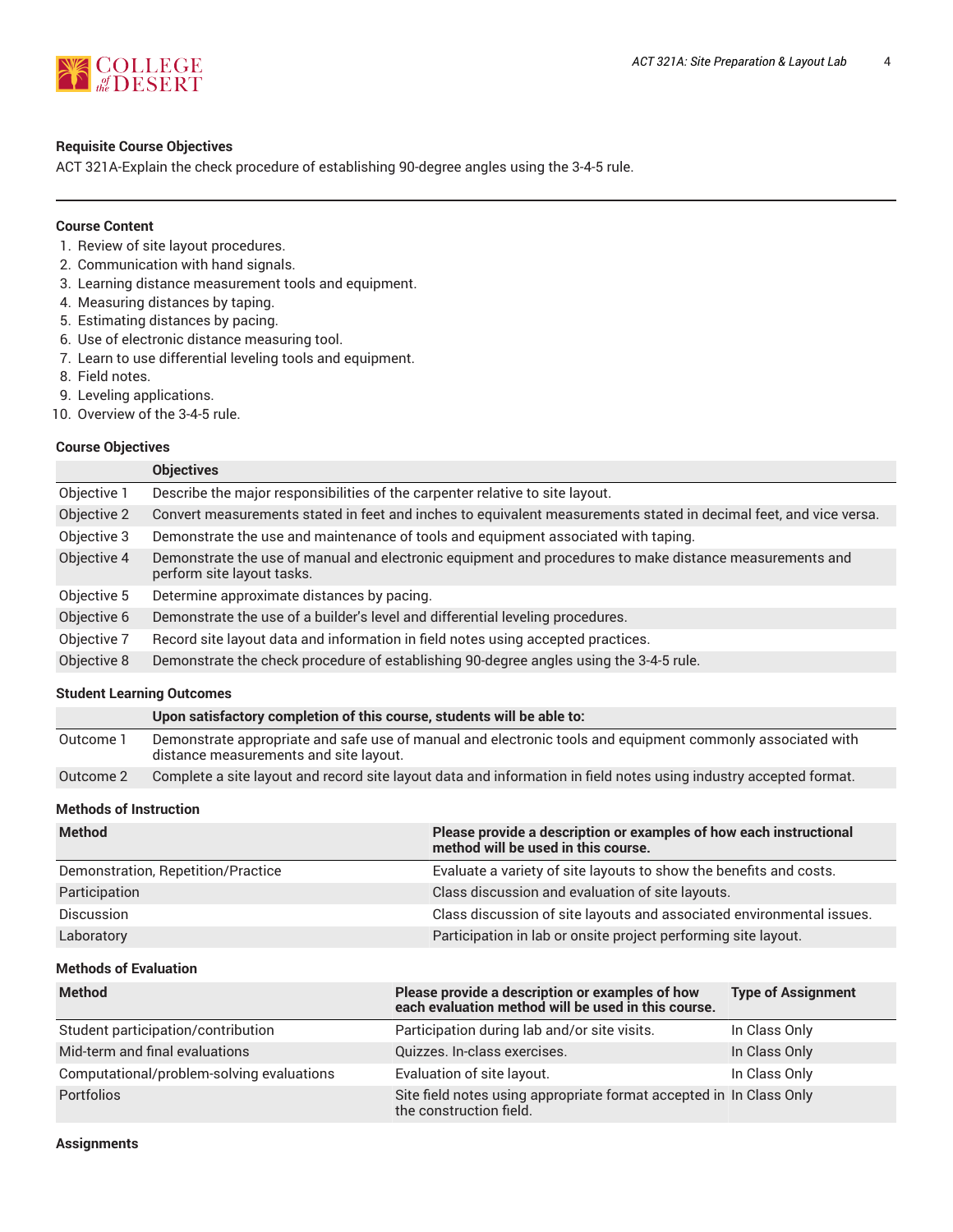

#### **Other In-class Assignments**

- 1. Individual projects evaluating a variety of site layouts as presented in the text and related materials.
- 2. Small group projects laying out actual job sites with respect to environmental impact, green rating, efficiency and effectiveness.

## **Grade Methods**

Pass/No Pass Only

# **MIS Course Data**

**CIP Code** 46.0412 - Building/Construction Site Management/Manager.

**TOP Code** 095700 - Civil and Construction Management Technology

**SAM Code** C - Clearly Occupational

**Basic Skills Status** Not Basic Skills

**Prior College Level** Not applicable

**Cooperative Work Experience** Not a Coop Course

**Course Classification Status** Other Non-credit Enhanced Funding

**Approved Special Class** Not special class

**Noncredit Category** Short-Term Vocational

**Funding Agency Category** Not Applicable

**Program Status** Program Applicable

**Transfer Status** Not transferable

**Allow Audit** No

**Repeatability** Yes

**Repeatability Limit** NC **Repeat Type** Noncredit

## **Justification**

Noncredit courses are repeatable until students have achieved the skills and knowledge required to meet the outcomes and objectives of the course.